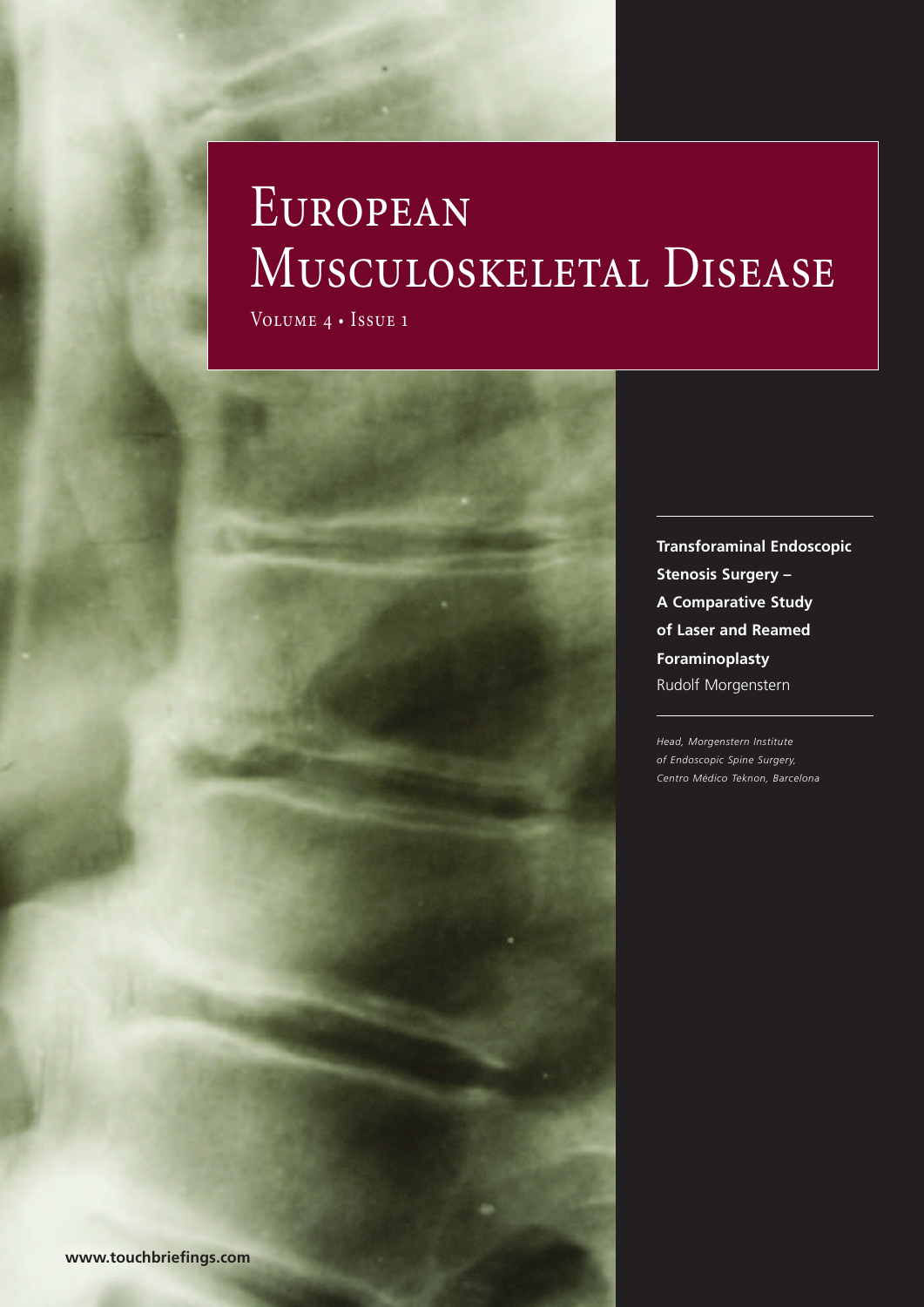## **Transforaminal Endoscopic Stenosis Surgery – A Comparative Study of Laser and Reamed Foraminoplasty**

#### Rudolf Morgenstern

*Head, Morgenstern Institute of Endoscopic Spine Surgery, Centro Médico Teknon, Barcelona*

#### **Abstract**

This article presents a new endoscopic procedure: transforaminal endoscopic stenosis surgery (TESS). This technique is performed through a posterolateral transforaminal approach and allows the foramen in a collapsed lumbar disc to be widened by undercutting the superior facet under direct endoscopic control. A new endoscopic small reamer is used for this purpose, which allows the aggression to the surrounding tissues to be minimised. This study of 216 cases of lumbar foraminal stenosis compares the results of one group in which the new endoscopic bone reamers were used for the foraminoplasty with the results of another group in which only classic foraminoplasty was performed with a standard holmium: yttrium–aluminium–garnet (Ho:YAG) laser. The methods were as follows: 216 patients with lumbar foraminal stenosis underwent endoscopic spine surgery from 2003 to 2008 at Centro Médico Teknon in Barcelona. One hundred and twentyfive patients underwent classic endoscopic surgery, i.e. only a Ho:YAG laser was used for the foraminoplasty (Group A); 91 patients underwent TESS, i.e. the new endoscopic bone reamers were used for the foraminoplasty (Group B). The inclusion criteria were unilateral or bilateral radicular leg pain associated with imaging evidence of foraminal or lateral stenosis, and inadequate response to conservative treatment for >6 months. All 216 procedures were performed in the prone position and under local anaesthesia. Pain was scored for every patient both pre- and post-operatively using a visual analogue scale (VAS); disability was scored using the Oswestry Disability Index (ODI). The post-operative scores were updated every three months. The mean follow-up period was 2.8 years (range: six to 61 months). The results were as follows: 216 patients who met the inclusion criteria underwent TESS. These 216 patients comprised 143 men and 73 women with ages ranging from 17 to 82 years (mean age 45.8 years). The overall results, evaluated according to Macnab criteria, for the 216 cases were: 151 excellent (69.9%), 45 good (20.8 %), 16 fair (7.4 %) and four poor (1.9 %). The results for group A (125 cases) were: 90 excellent (72 %), 20 good (16 %), 14 fair (11.2 %) and one poor (1.9 %). The results for group B (91 cases) were: 61 excellent (67 %), 25 good (27.5 %), two fair (2.2 %) and three poor (3.3 %). The average surgical time was approximately 50 minutes for group A and approximately 30 minutes for group B.

#### **Keywords**

Spinal endoscopy, minimally invasive spine surgery, transforaminal endoscopic surgery, endoscopic stenosis surgery, endoscopic laser foraminoplasty, endoscopic reamed foraminoplasty

**Disclosure:** The author receives payments from joimax GmbH for consulting activities, as well as royalty fees. **Received:** 11 October 2008 **Accepted:** 8 December 2008 **Correspondence:** Rudolf Morgenstern, Orthopaedic Spine Surgery, Centro Médico Teknon, E-08034 Barcelona, Spain. E: rudolf@morgenstern.es

The first posterolateral discectomy was a percutaneous central nuclectomy and was reported by Hijikata<sup>1</sup> in 1975, followed by Kambin and Gellman's<sup>2</sup> report of nine cases in 1983. In 1983, Forst and Hausmann<sup>3</sup> described the direct visualisation of intervertebral disc space with a modified arthroscope. Schreiber et al.<sup>4</sup> used a biportal endoscopic technique. In 1996, Mathews<sup>5</sup> wrote about the transforaminal approach, but it is the same portal utilised by Kambin<sup>6</sup> and Yeung.<sup>7</sup>

To aid visualisation, Yeung $7-9$  used a laser as an adjunct to endoscopic discectomy. Yeung<sup>8</sup> and Knight<sup>10</sup> later used the holmium: yttrium–aluminium–garnet (Ho:YAG) laser for foraminoplasty and decompression of stenosis (endoscopic laser foraminoplasty [ELF]). In 1997, Yeung<sup>7-9</sup> introduced a rigid rod-lens, flow-integrated and multichannel operating spinal endoscope with slotted and bevelended cannulas that allowed for same-field viewing of the epidural space, annular wall and intradiscal space. Hijikata<sup>1</sup> in 1989, Kambin et al.,<sup>6</sup> Mathews<sup>5</sup> in 1996, Yeung et al.<sup>7,8</sup> and Tsou et al.<sup>9</sup> in 2002 reported on the posterolateral approach for intradiscal access employing the transforaminal technique.

Schreiber et al.<sup>11</sup> in 1989, Mayer and Brock<sup>12</sup> in 1993, Hermantin et al.<sup>13</sup> in 1999 and Ruetten<sup> $14$ </sup> in 2008 compared the percutaneous endoscopic discectomy with microsurgical discectomy and open conventional discectomy. All of them concluded that the outcome of endoscopic discectomy was similar to the conventional discectomy, but the endoscopic procedure was less invasive and less aggressive to the surrounding tissue than the open surgery.

In 2003 Ahn et al.<sup>15</sup> and Hoogland<sup>16</sup> introduced new techniques to perform foraminoplasty using a transforaminal posterolateral approach that allowed reaming out the capsule and the foraminal ligament by undercutting the cranial part of the superior facet.

In this article, we will present a new endoscopic surgical procedure, which we call transforaminal endoscopic stenosis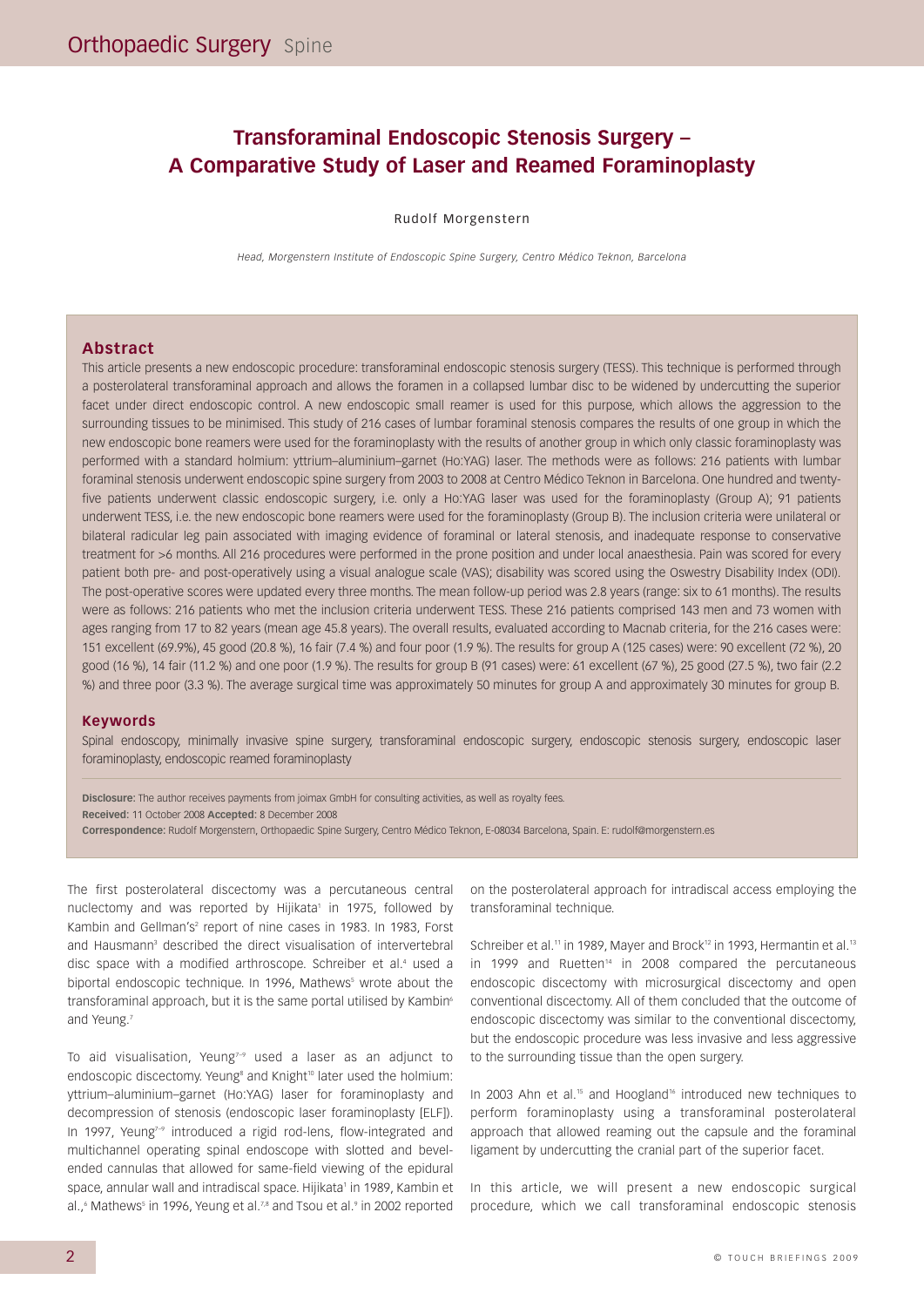surgery (TESS). This technique is used to widen the foramen through a posterolateral transforaminal approach, reaming out the capsule and the foraminal ligament by undercutting the cranial part of the superior facet under direct endoscopic control using a new endoscopic small reamer (endoreamer) with minimal aggression to the surrounding tissues. The endoscopic surgical procedure itself is similar to the surgical technique previously described by Yeung et al., $^8$  Lee et al.<sup>17</sup> and others,<sup>18,19</sup> but with the additional use of bone reamers, as described by Ahn et al.<sup>15</sup> and Hoogland,16 to perform foraminoplasty, especially at L5–S1. This study of transforaminal endoscopic foraminoplasty, comprising a total of 216 cases of lumbar lateral or foraminal stenosis, compared the results of one group of patients on which bone reamers were used for the foraminoplasty with the results of another group of patients on which only a Ho:YAG laser was used to widen the bony foramen.

#### **Materials and Methods**

### Patient Selection

The current author performed surgery on a total of 216 patients between January 2003 and December 2007 at Centro Médico Teknon in Barcelona, Spain. Of these patients, 125 underwent posterolateral transforaminal endoscopic surgery using Ho:YAG laser for foraminoplasty (group A), and 91 underwent posterolateral TESS with bone reamers and endoreamers for foraminoplasty (group B).

The inclusion criteria for endoscopic surgery were unilateral or bilateral radicular leg pain associated with foraminal or lateral stenosis (see *Figure 1)* and an inadequate response to conservative treatment for >6 months. The exclusion criteria were intervertebral instability, central stenosis, bone infection, drug abuse and tumours. Scoliosis was not an exclusion criterion. The general inclusion criteria required clinical evidence of lumbar foraminal or lateral stenosis (associated or not associated with a disc herniation) and findings from a physical examination consistent with the magnetic resonance imaging (MRI) findings. Every patient had had at least six months of failed non-surgical treatment and clinical signs of radiculopathy, which included intractable leg or buttock pain with or without back pain. Lumbar sagittal and frontal X-rays and MRI were the standard minimal images used to correlate symptoms of back and neuropathic pain.

To perform an endoscopic transforaminal approach, it is necessary to first insert a needle into the disc. The addition of discography as a complementary step provides additional information to confirm that the disc is painful under increased internal pressure. It also helps to verify the herniation shape, if present, and stains the degenerative nucleus pulposus blue with a vital dye (indigo carmine) for targeted disc extraction. The entire procedure is performed under local anaesthesia and light patient sedation so that the patient is able to respond to simple verbal orders and react to pain stimuli.

Routine pre-operative electrocardiogram (ECG), thorax X-ray and blood analysis were systematically performed for every patient. All medical records were carefully reviewed and neurological examinations were performed pre- and post-operatively. All patients underwent pre-operative MRI and anterior–posterior (A/P) and lateral lumbar spine X-ray.

#### **Figure 1: Magnetic Resonance Imaging Saggital View of L4–L5 in a Patient with Unilateral Right Foraminal Stenosis**



Left normal foramen Right stenotic foramen

## Surgical Technique

All 216 procedures were performed in a prone position by posterolateral transforaminal approach under endoscopic control. The patient was placed in a prone position with slight hip flexion on a radiolucent table. The skin was anaesthetised with lidocaine 1% and the patient was kept conscious under light sedation during the surgical procedure. The skin-entry point was chosen and an 18G needle was located following Yeung's<sup>9</sup> technique. A contrast discography with indigo carmine (Taylor Pharmaceuticals, Decatur, Illinois) diluted with iopamidol 300 1:10 was performed to blue-stain abnormal nucleus pulpous and annular fissures.

#### Surgical Procedure for Group A

Under the endoscopic procedure, the foraminoplasty was performed as described by Yeung<sup>1-3</sup> using a 20° rigid endoscope with a working channel of 2.8mm (YESS; Richard Wolf GmbH, Knittlingen, Germany), laser Ho:YAG 80W with 90º side-firing electrodes (Trimedyne Inc., Irvine, California), radiofrequency coagulation system (Ellman International Inc., Hewlett, New York) and indigo carmine (Taylor Pharmaceuticals, Decatur, Illinois) diluted with iopamidol 300 1:10 to blue-stain abnormal nucleus pulpous and annular fissures<sup>8</sup>

In accordance with the procedure, after the needle insertion and the discogram, a dilator is passed using the needle central guide. This central guide is then extracted and a 30º bevelled cannula is passed over the dilator and the dilator extracted. The fluoroscopy X-ray arch is used to control in A/P and lateral view the proper position of the dilator and cannula into the disc through the foraminal approach; the endoscope is then passed through the cannula and, under saline irrigation, the disc and foraminal structures are visible on the camera monitor.

The careful dissection of the ligament and disc tissues with laser energy and single-action basquets allows the surgeon to see the blue-stained nucleus pulposus and the herniation, if present, and, with careful identification, the neural structures. A foraminoplasty was performed with the Ho:YAG laser to ablate the cranial part of the superior facet and the articular capsule (see *Figure 2*). The laser was set to an output of 80W and limited to a maximum duration of 120 seconds (9,600J per session). The area of exposure was the caudal foraminal region, as the laser was used to ablate all soft tissues (ligament and capsula) and 2 or 3mm of the bony facet. After the herniation removal (if present) and a disc curettage of the remaining nuclear loose or degenerated fragments, the endoscope can be removed and the skin sutured (5mm).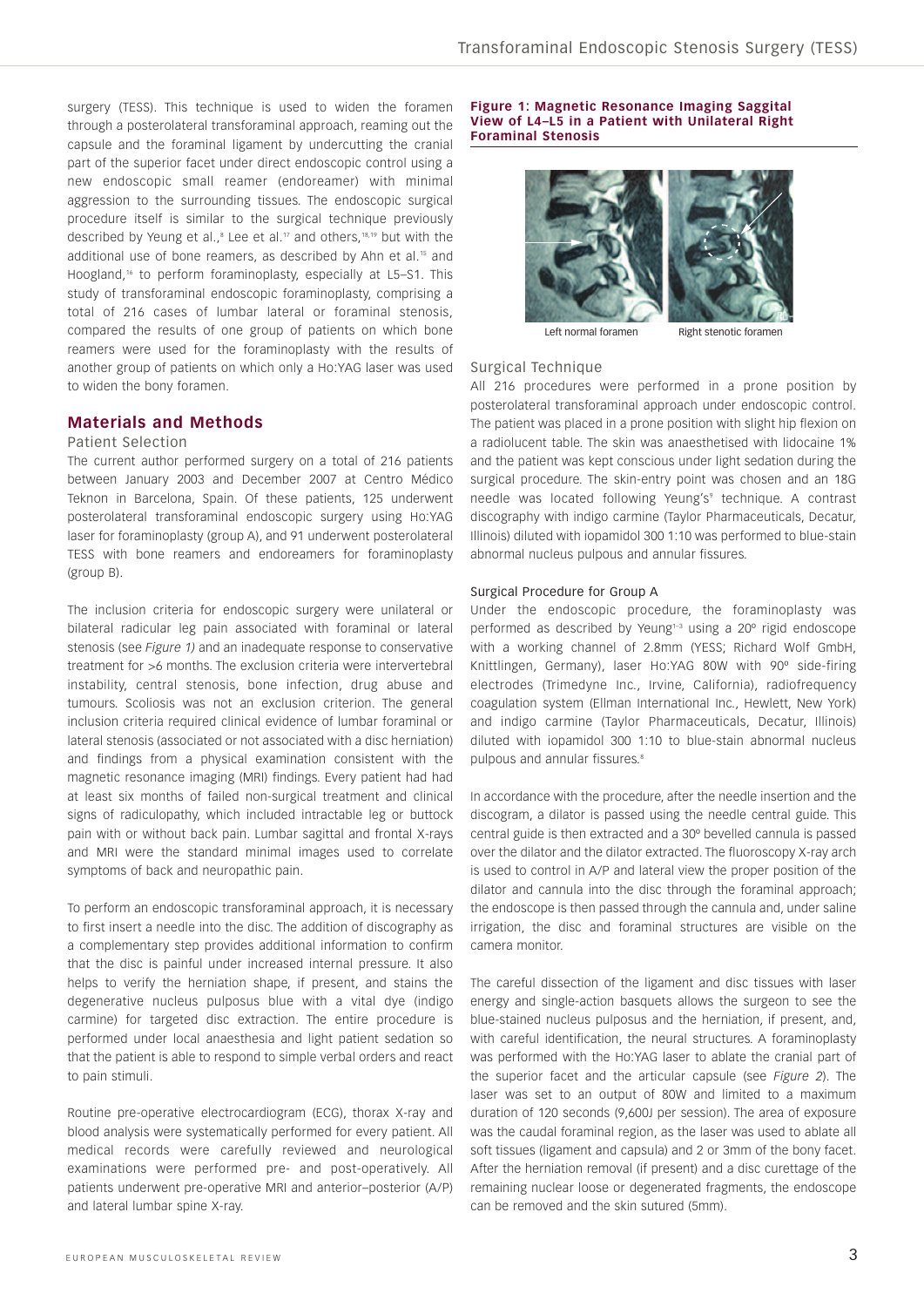#### **Figure 2: Endoscopic View of Side-firing Laser Probe**



*Endoscopic view of the 90º side-firing laser probe (LP) (upper left side) undercutting the bony facet (BF) by direct visual control. This allows the decompression of the neural structure (NS) located on the bottom of the image without the possibility of harmful side effects.*

#### **Figure 3: Anterior–Posterior X-ray View of Endoscopic Reamer**



*Anterior–posterior fluoroscopic view of the 3.5mm-diameter endoscopic reamer undercutting the facet at L5–S1 in a patient with unilateral foraminal stenosis. The endoscope's tip is reaching out of the guiding cannula and the reamer is passing through the endoscope's working channel into the neuroforamen.*

#### **Figure 4: Endoscopic View of Endoscopic Reamer**



*Endoscopic view of the 3.5mm-diameter endoscopic reamer (ER) (upper right side) undercutting the bony facet (BF) by direct visual control. This allows the decompression of the neural structure (NS) located on the right side of the image (see arrow) without the possibility of harmful side effects.*

#### **Figure 5: 5mm-diameter Reamer Cutting the Facet Under Cannula Protection**



#### Surgical Procedure for Group B

The reamed foraminoplasty under endoscopic procedure was performed using a 30º endoscope with an outer diameter of 6.3mm and a working channel of 3.7mm (joimax GmbH, Karlsruhe, Germany) that was inserted through the foramen to visually identify the superior facet. Progressive tissue dilatation was achieved by placing a bevelled cannula with 7.5mm of outer diameter (joimax GmbH, Karlsruhe, Germany) in immediate contact with the foraminal border of the annulus.

A new endoscopic bone reamer with a 3.5mm outer diameter (Morgenstern Stenosis System, joimax GmbH, Karlsruhe, Germany) was introduced through the endoscope's working channel (3.7mm diameter) to undercut the superior facet (see *Figures 3* and *4*). This new reamer (outer diameter 3.5mm) allowed sculpturing of the facet through the endoscope's working channel under direct endoscopic visual control despite the narrow space available in the collapsed foramen. In doing so, it was possible to enlarge the foramen without touching or harming the neural structures. This new endoscopic reaming technique was developed by joimax in co-operation with the current author so that foraminoplasty could also be performed in narrow neuroforamens.

After protecting the exiting root by rotating the bevelled cannula (see Tsou et al.<sup>9</sup> and Ahn et al.<sup>15</sup>), the endoscope was withdrawn. This allowed the surgeon to pass a 5mm bone reamer (joimax GmbH, Karlsruhe, Germany) through the bevelled cannula to ream out the bony facet. The reamer is advanced under fluoroscopic control until it reaches the medial pedicular line (A/P projection) (see *Figure 5*). After removing the reamer, the endoscope was used again to remove remnant bone fragments with an endoscopic basket (joimax GmbH, Karlsruhe, Germany), while ligament and soft tissue was removed with a radiofrequency electrode (Ellman Innovations LLC, Oceanside, New York), also used to coagulate blood vessels or inflammatory tissue. After clearing the way to the intervertebral space, degenerated nuclear material, if present, was removed.

Finally, in both procedures (group A and group B) the endoscope was used to visually confirm the decompression of the exiting nerve root. Additionally, the exiting root can be mobilised under direct endoscopic vision with a flexible probe (joimax GmbH, Karlsruhe, Germany and Ellman Innovations LLC, Oceanside, New York) to confirm the decompression. Interestingly, it has also been observed, directly through the endoscope, that the exiting nerve root usually pulses at heart rate when decompressed. After retrieving the endoscope, the skin was sutured and A/P and lateral fluoroscopic controls were printed for the case's records. A corticoid such as Depomedrol 125mg is locally injected before the skin suture.

In 125 cases (patient group A) the surgical procedure was performed as described, using the laser for the bony foraminoplasty (see *Figure 2*). For 91 cases (patient group B), the surgical procedure was performed as described, but using the reamers for the bony foraminoplasty (see *Figure 4*).

Patient selection criteria did not vary between group A and group B. For both groups, approximately four hours after surgery most of the patients had started walking and approximately 12 hours after surgery the patients had been discharged. Additional A/P and lateral X-ray control on the lumbar spine was performed for each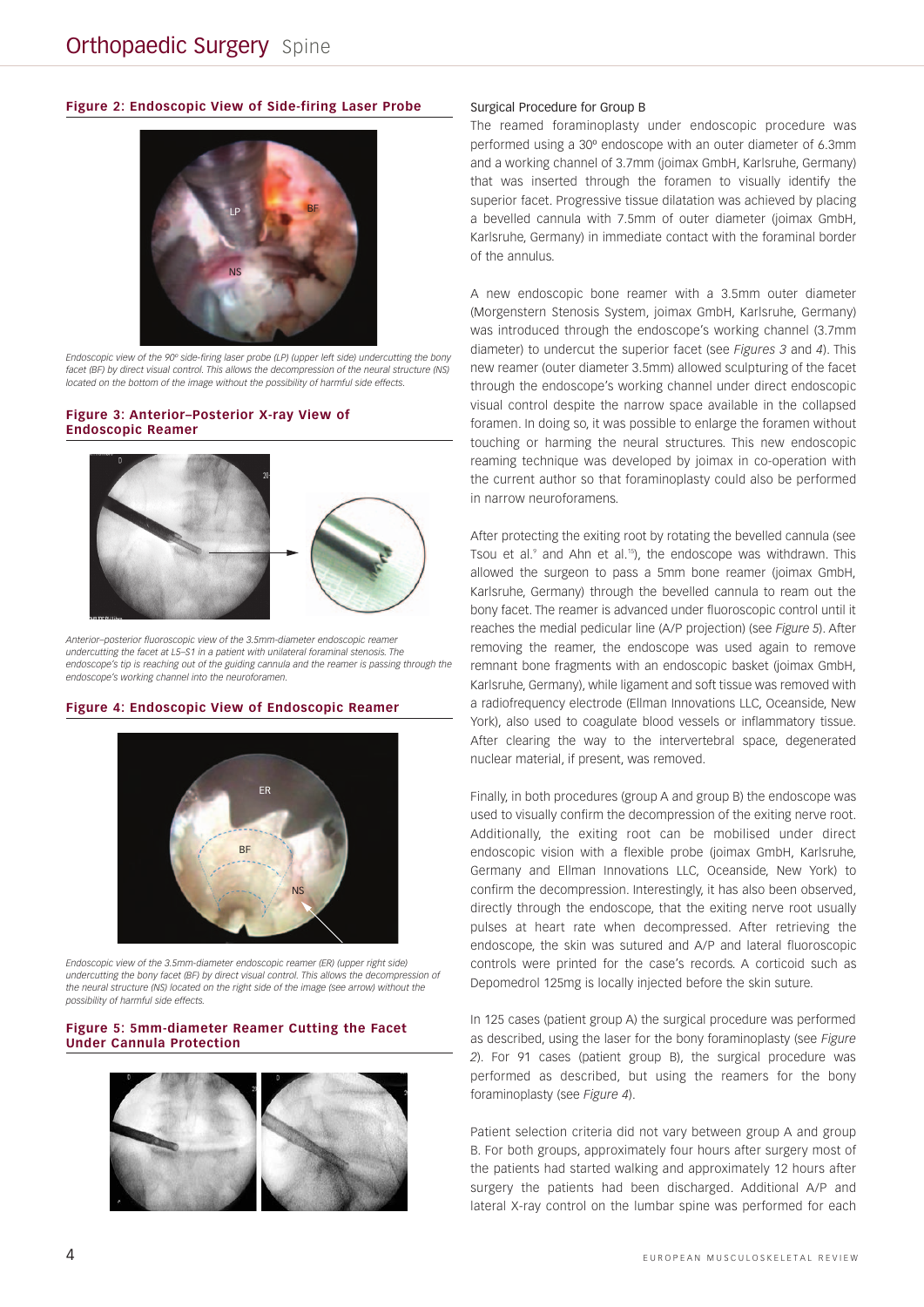patient five to six months after surgery. The surgical time evolution was recorded for both procedures. The surgical time is the time elapsed between the first needle puncture and the final skin suture. To minimise the influence of the number of operated discs and the difficulty of every single case, the surgical time was averaged every 20 cases.<sup>18</sup>

#### Outcome Evaluation

Pain was scored with a visual analogue scale (VAS) and the disability was evaluated with the Oswestry Disability Index (ODI) for every patient. The scoring was performed pre- and post-operatively for the VAS and the ODI score. The post-operative scores were updated every three months to achieve a minimal follow-up of 18 months for every case.

The scoring was performed anonymously by independent professional physiotherapists who routinely participate in the rehabilitation of the surgeon's patients.<sup>20</sup> Standard pre- and postoperative neurological and clinical examinations were performed by the authors for every case immediately (maximum one hour) after the operation and were repeated after 24 hours and again 30 days after the surgical procedure. If neurological symptomatology (paresia, dysesthesia, hyposthesia, etc.) was detected, electromyography (EMG) controls were additionally performed in every evaluation. The mean follow-up period was 33.8 months (2.8 years) (range six to 61 months), as can be seen in *Table 1*. Finally, follow-up Macnab<sup>21</sup> criteria were applied to classify the outcome of the cases.

#### **Results**

Two hundred and sixteen patients who met the inclusion criteria underwent TES surgery, comprising 143 men and 73 women with ages ranging from 17 to 82 years (mean age 45.8 years) (see *Table 1*). The 216 operated patients were divided into two groups: 125 patients with laser foraminoplasty (group A) and 91 patients with bone-reamed foraminoplasty (group B). The age distribution of both groups was similar, as the mean age of group A was 45.78 years and the mean age of group B was 45.92 years. The operated disc distribution can be seen in *Table 2*.

The overall outcome results, as well as the separate outcome results for both groups evaluated according to Macnab<sup>21</sup> criteria, are shown in *Table 3*. The overall outcome (216 cases) was: 151 excellent (69.9%), 45 good (20.8%), 16 fair (7.4%) and four poor (1.9%). The outcome of group A (125 cases) was: 90 excellent (72%), 20 good (16%), 14 fair (11.2%) and one poor (0.8%) (see *Table 3*). The outcome of group B (91 cases) was: 61 excellent (67%), 25 good (27.5%), two fair (2.2%) and three poor (3.3%) (see *Table 3*). The overall mean values of the VAS and ODI scores, as well as the scores for both groups, can be found in *Table 4*. In both groups, some cases of transitory dysaesthesia were reported (<10%). These neurological phenomena disappeared after two to four weeks of treatment with oral corticoids in all cases. The average surgical time was 50 minutes for group A, compared with 30 minutes for group B. No dural tears, neurological damage or wound infections were reported.

### **Discussion**

When the disc height collapses, the cranial part of the superior facet ascends, narrowing the foramen and compressing the neural exiting structures, as has also been observed by Maher and Henderson<sup>22</sup> and Rauschning.23

#### **Table 1: Patient Statistics**

| Male      | Female    | Total     |
|-----------|-----------|-----------|
| 143       | 73        | 216       |
| 449       | 476       | 45.8      |
| $22 - 78$ | $17 - 82$ | $17 - 82$ |
| 33        | 34        | 33.8      |
| ለ–ለበ      | $7 - 61$  | $6 - 61$  |
|           |           |           |

#### **Table 2: Operated Disc Distribution**

| <b>Patients</b> | Total | Group A | <b>Group B</b> |
|-----------------|-------|---------|----------------|
| $L3-L4$         | 31    | 26      |                |
| $L4-L5$         | 100   | 50      | 50             |
| $L5 - S1$       | 85    | 49      | -36            |
| Cases $\Sigma$  | 216   | 125     |                |

#### **Table 3: Results**

| <b>Number</b> | 216          | %    | 125     | %    |         | %    |
|---------------|--------------|------|---------|------|---------|------|
|               | <b>Total</b> |      | Group A |      | Group B |      |
| Excellent     | 151          | 69.9 | 90      | 72   | 61      | 67   |
| Good          | 45           | 20.8 | 20      | 16   | 25      | 27.5 |
| Fair          | 16           | 7.4  | 14      | 11.2 |         | 2.2  |
| Poor          | 4            | 19   |         | 0.8  | 3       | 3.3  |

#### **Table 4: Visual Analogue Scale and Oswestry Scores**

| <b>Scores</b>            | <b>VAS</b> | <b>ODI</b> | <b>VAS</b> | <b>ODI</b> |
|--------------------------|------------|------------|------------|------------|
|                          | Pre-op.    | Post-op.   | Pre-op.    | Post-op.   |
| Total scores (216 cases) | 7.6        | 29.3       | 25         | 10.3       |
| Group A (125 cases)      | 77         | 302        | 29         | 12         |
| Group B (91 cases)       | 75         | 28.1       |            |            |

*VAS = visual analogue scale; ODI = Oswestry disability index.*

According to Jenis et al. $24$  the most common (75%) reported level of foraminal stenosis is at L5–S1. However, Ahn et al.15 reported that "in terms of L5-S1 level, the number of cases… (operated by others) … has been relatively small, because access at this level is considered too difficult as the iliac crest and/or L5 transverse process act as obstacles." Subsequently, Ahn et al.15 described a new endoscopic technique using a bone reamer for undercutting the superior facet, especially at L5–S1. This technique is more effective and time-saving than previous techniques<sup>10</sup> due to the combined action of the bone reamer and the side-firing Ho:YAG laser. However, this technique uses indirect endoscopic control of the reaming only, as it alternates reaming through the cannula (only under X-ray C-arm control) and the endoscopic vision. However, in extremely collapsed discs (>50% of total disc height), the dorsal root ganglion, the exiting nerve root and, in many cases, a herniated portion of the nucleus and/or disc tissue with excess foraminal ligament and capsula may fill the foramen and increase the difficulty of introducing an endoscope. For these narrow spaces, it is imperative to perform the reamed foraminoplasty under direct endoscopic vision in order not to harm the neural structures. This is why 91 patients in this study (group B) were operated on using a new endoscopic 3.5mm bone reamer for undercutting the superior facet under direct endoscopic vision. It is worth noting that 36 patients were operated at level L5–S1. The remaining 125 patients (group A) underwent surgery with the classic and supposedly less efficient laser foraminoplasty technique.<sup>7-9</sup>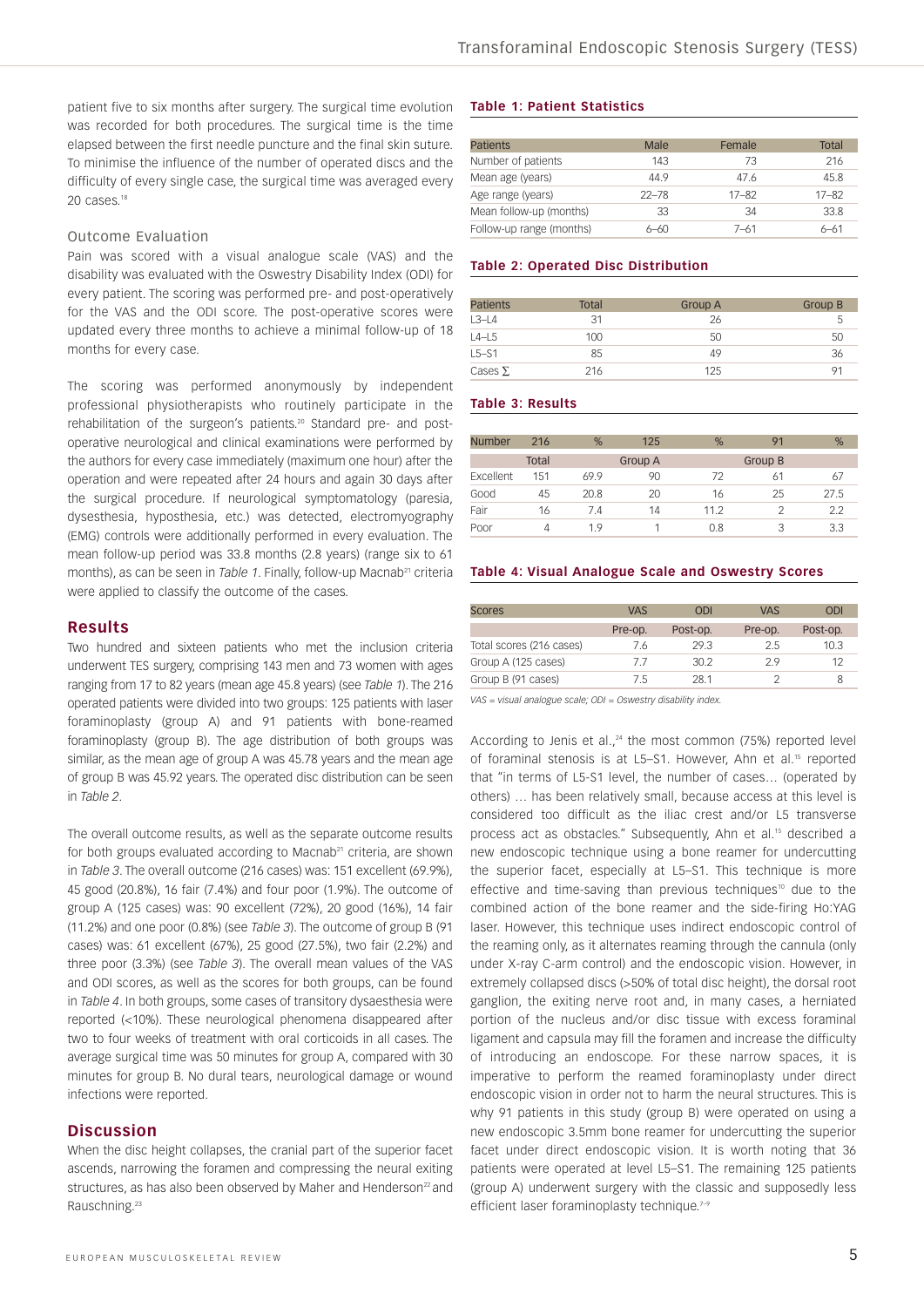## **Orthopaedic Surgery** Spine

The control variables of this study were the VAS and ODI scores and the clinical outcome. Failures were determined in terms of recurrent leg pain and/or low-back pain incidence. Poor or fair results had clinical relevance only when the post-operative VAS scores reached values ≥5 and/or the post-operative ODI scores were >25. Therefore, the evolution of the 216 patients was clinically controlled every three months for a total of 18 months for every individual case.

> *In this article, we present a new endoscopic surgical procedure, which we call transforaminal endoscopic stenosis surgery.*

The final surgery outcome was similar for both techniques: laser foraminoplasty achieved excellent and good results in 88%, while the reamed foraminoplasty achieved excellent and good results in 94.5%. Therefore, the new surgical technique presented in this article seems to be promising and useful for narrow foramens in which access is generally difficult. Only after using the 3.5mm reamer under direct endoscopic vision, the 5mm bone reamer (without endoscopic vision) can be used in the already widened foramen, as described by Ahn et al.15 The endoscopic-controlled reaming of the foramen, as previously described, should therefore be considered an important first step for a successful nerve-root decompression.

Additionally, the surgical time for group A was similar to the time previously reported by the author<sup>18</sup> and also by others.<sup>8</sup> However, laser foraminoplasty as performed for group A is, in comparison with the surgical time achieved with the reamed foraminoplasty of group B, a more time-consuming technique due to the difficulty of ablating bone only with the laser beam (maximum 0.4mm of penetration). Therefore, the reamed technique used for group B is more effective and timesaving than the laser foraminoplasty techniques<sup>7-10</sup> thanks to the radical action of the bone reamer for foraminoplasty.

#### **Conclusions**

This study has demonstrated the efficacy and efficiency of a new surgical technique (TESS) for foraminal stenosis that uses bone reaming under direct endoscopic control to widen the foramen in cases of foraminal or lateral stenosis. This endoscopic technique appears to be more accurate than other reaming techniques that are used only with X-ray C-arm control and not under direct endoscopic vision. Similar outcome and scoring results were achieved for the reamed and laser bone foraminoplasty, but the latter was less efficient as it presented longer average surgical time (an average of approximately 20 minutes or more) and higher material costs.

This new endoscopic-reamed technique opens the way for surgeons to primarily avoid more aggressive methods of decompression and minimise the surgical costs. ■

Reprint Citation: Morgenstern R, Transforaminal Endoscopic Stenosis Surgery – A Comparative Study of Laser and Reamed Foraminoplasty, *European Musculoskeletal Review,* 2009;4(1) in press.



Rudolf Morgenstern is Head of the Morgenstern Institute of Endoscopic Spine Surgery at Centro Médico Teknon in Barcelona and an orthopaedic surgeon in private practice. He specialises in percutaneous endoscopic implants for degenerative spine problems and has 28 years of experience in orthopaedic surgery. Dr Morgenstern is an active member of several scientific societies dedicated to spine surgery in Europe and the US. He has published over 15 international papers and has made more than

150 contributions at international conferences related to spine surgery and biomechanics. He has also received several international and national scientific awards for his extensive scientific work. He is a former Associate Professor of Anatomy and Biomechanics at the School of Medicine of the University of Barcelona (UB). He holds an MD from UB and a PhD in mechanical engineering from the Polytechnic University of Catalonia.

- 1. Hijikata S, Percutaneous nucleoctomy. A new concept technique and 12 years' experience, *Clin Orthop*, 1989;238: 9–23.
- 2. Kambin P, Gellman H, Percutaneous lateral discectomy of the lumbar spine: a preliminary report, *Clin Orthop Relat Res*, 1983;174:127–32.
- 3. Forst R, Hausmann G, Nucleoscopy: a new examination technique, *Arch Orthop Traum Surg*, 1983;101:219–21.
- 4. Schreiber A., Suezawa Y, Leu H, Does percutaneous nucleoctomy with discoscopy replace conventional discectomy? Eight years of experience and results in treatment of herniated lumbar disc, *Clin Orthop*, 1989; 238:35–42.
- 5. Mathews HH, Transforaminal endoscopic microdiscectomy, *Neurosurg Clin N Am*, 1996;7:59–63.
- 6. Kambin P, Casey K, O'Brien E, et al., Transforaminal arthroscopic decompression of lateral recess stenosis, J Neurosurg, 1996;84:462–7.
- 7. Yeung AT, The evolution of percutaneous spinal endoscopy and discectomy, *Mount Sinai J Med*, 2000;67: 327–32.
- 8. Yeung AT, Tsou PM, Posterolateral Endoscopic Excision for Lumbar Disc Herniation: Surgical Technique, Outcome, and Complications in 307 Consecutive Cases, *Spine*, 2002;27(7): 722–31.
- 9. Tsou PM, Yeung AT, Transforaminal endoscopic decompression for radiculopathy secondary to intracanal noncontained lumbar disc herniations: outcome and

technique, *Spine J*, 2002;2:1.

- 10. Knight MTN, Goswami AKD, Endoscopic laser foraminoplasty. In: Savitz MH, Chiu JC, Yeung AT (eds), *The Practice of Minimally Invasive Spinal Technique. First ed.*, Richmond, VA: AAMISMS Education, LLC, 2000;42:337–40.
- 11. Schreiber A, Suezawa Y, Leu H, Does percutaneous nucleotomy with discoscopy replace conventional discectomy? Eight years of experience and results in treatment of herniated lumbar disc, *Clin Orthop Relat Res*, 1989;(238):35–42.
- 12. Mayer H, Brock M, Percutaneous endoscopic discectomy. Surgical technique and preliminary results compared to microsurgical discectomy, *J Neurosurg*, 1993;78:216–25.
- 13. Hermantin F, Peters T, Quartararo L, Kambin P, A prospective, randomized study comparing the results of open disectomy with those of video-assisted arthroscopic microdiscectomy, *J Bone Joint Surg*, 1999;81(7):958–65.
- 14. Ruetten S, Komp M, Merk H, Godolias G, Full-Endoscopic Interlaminar and Transforaminal Lumbar Discectomy Versus Conventional Microsurgical Technique, *Spine*, 2008;33(9):931–9.
- 15. Ahn Y, Lee SH, Park WM, et al., Posterolateral percutaneous endoscopic lumbar foraminotomy for L5-S1 foraminal or lateral exit zone stenosis. Technical note, *J Neurosurg*, 2003;99(Suppl. 3):320–23.
- 16. Hoogland T, Transforaminal endoscopic discectomy with foraminoplasty for lumbar disc hernation, *Surgical*

*Techniques in Orthopaedics and Traumatology*, 2003;C40: 55–120.

- 17. Lee S, Kim SK, Lee SH, Shin SW, New surgical techniques of percutaneous endoscopic lumbar discectomy for migrated disc herniation, *Joint Disease and Related Surgery*, 2005;16(2):102–10.
- 18. Morgenstern R, Morgenstern C, Yeung AT, The Learning Curve in Foraminal Endoscopic Discectomy: Experience Needed to Achieve a 90% Success Rate, *Journal of the Spine Arthroplasty Society*, 2007;1(3):1–8.
- 19. Morgenstern R, Lavignolle B, Chirurgie endoscopique du rachis lombaire par voie postero-laterale transforaminale, *Le Rachis*, 2007;3:5–6.
- 20. Morgenstern R, Morgenstern C, Abelló A, et al., Eine Studie von 144 Fällen nach unterzogener endoskopischer Lendenwirbelsäulenchirurgie. Klassische Rehabilitation im Vergleich zur FPZ Methode, *Orthopädische Praxis*, 2005;12: 674–81.
- 21. Macnab I, Negative disc exploration, An analysis of the causes of nerve-root involvement in sixty-eight patients, *J Bone Joint Surg Am*, 1971;53:891–903.
- 22. Maher CO, Henderson FC, Lateral exit zone stenosis and lumbar radiculopathy, *J Neurosurg (Spine 1)*, 1999;90:52–8.
- 23. Rauschning W, Normal and pathologic anatomy of the lumbar root canals, *Spine*, 1987;12:1008–19.
- 24. Jenis LG, An HS, Gordin R, Foraminal stenosis of the lumbar spine; a review of 65 surgical cases, *Am J Orthop*, 2001;30:205–11.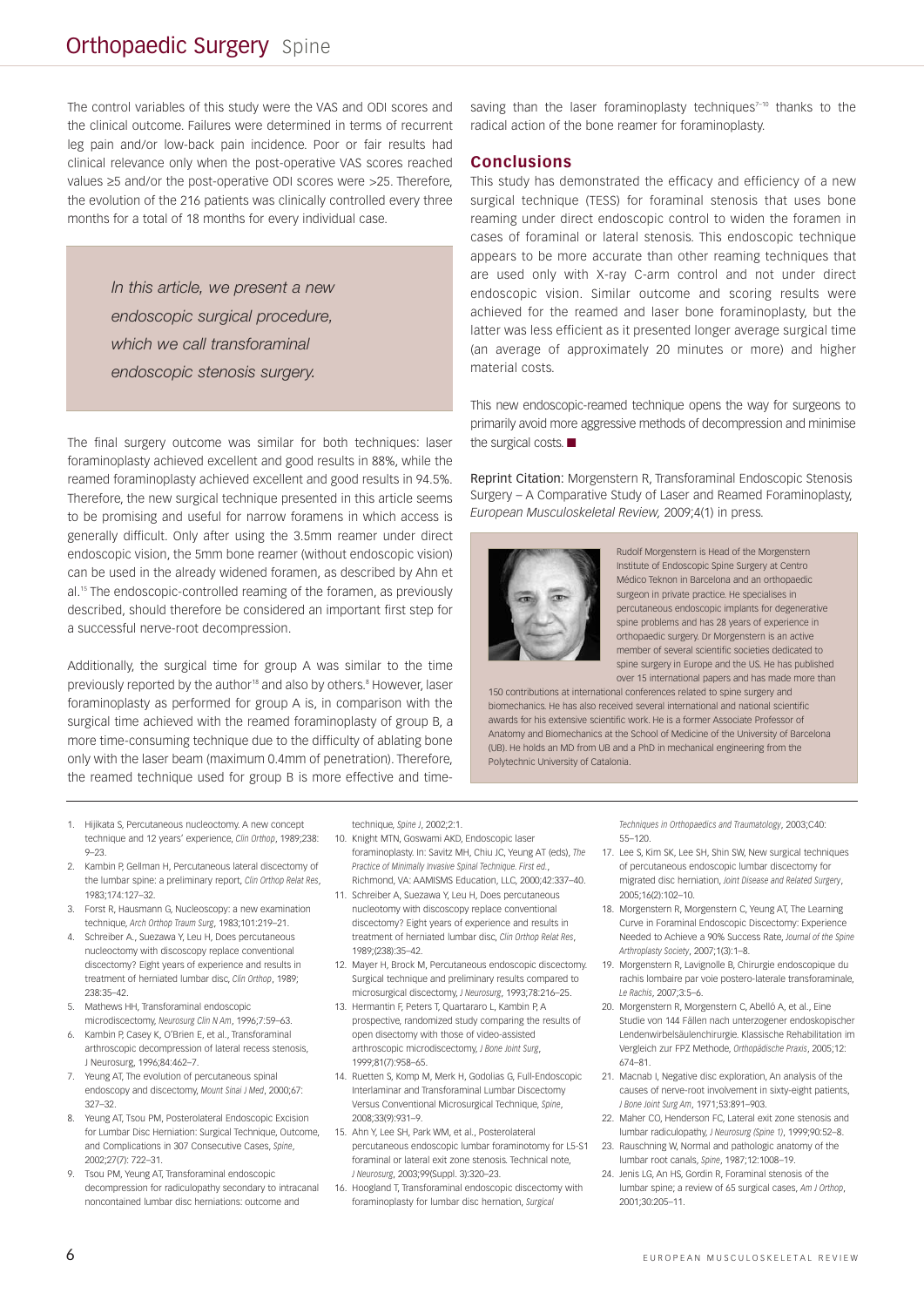



## **TES® - Transforaminal Endoscopic Surgery with TESSYS® – the Unique All-in-One System**



www.joimax.com

**joimax®, Inc.** 275 E. Hacienda Avenue Campbell, CA 95008 USA

PHONE +1 408 370 3005<br>FAX +1 408 370 3015 FAX +1 408 370 3015<br>
MAIL usa@joimax.com MAIL usa@joimax.com<br>NET www.joimax.com

**joimax® GmbH** An der RaumFabrik 33a, Amalienbadstraße 36 76227 Karlsruhe - Germany<br>PHONE +49 (0) 72 PHONE +49 (0) 721 255 14-0<br>FAX +49 (0) 721 255 14-9 FAX +49 (0) 721 255 14-920<br>
MAIL info@joimax.com MAIL info@joimax.com<br>NET www.joimax.com

## **joimax® Digital Endoscopic System**

joimax® provides the latest digital technology for endoscopic surgery, particularly for innovative **"joined minimal access**" procedures.









**TESSYS®** Foraminosco



joined minimal access

technologies

**SEAR E SH Excessive Community of School** jm, **III** III **M M M**  $\ddot{z}$ **III III** m  $+11.7$ 



Patents pending<br> **iLESSYS™** interLaminar Endoscopic Surgical System